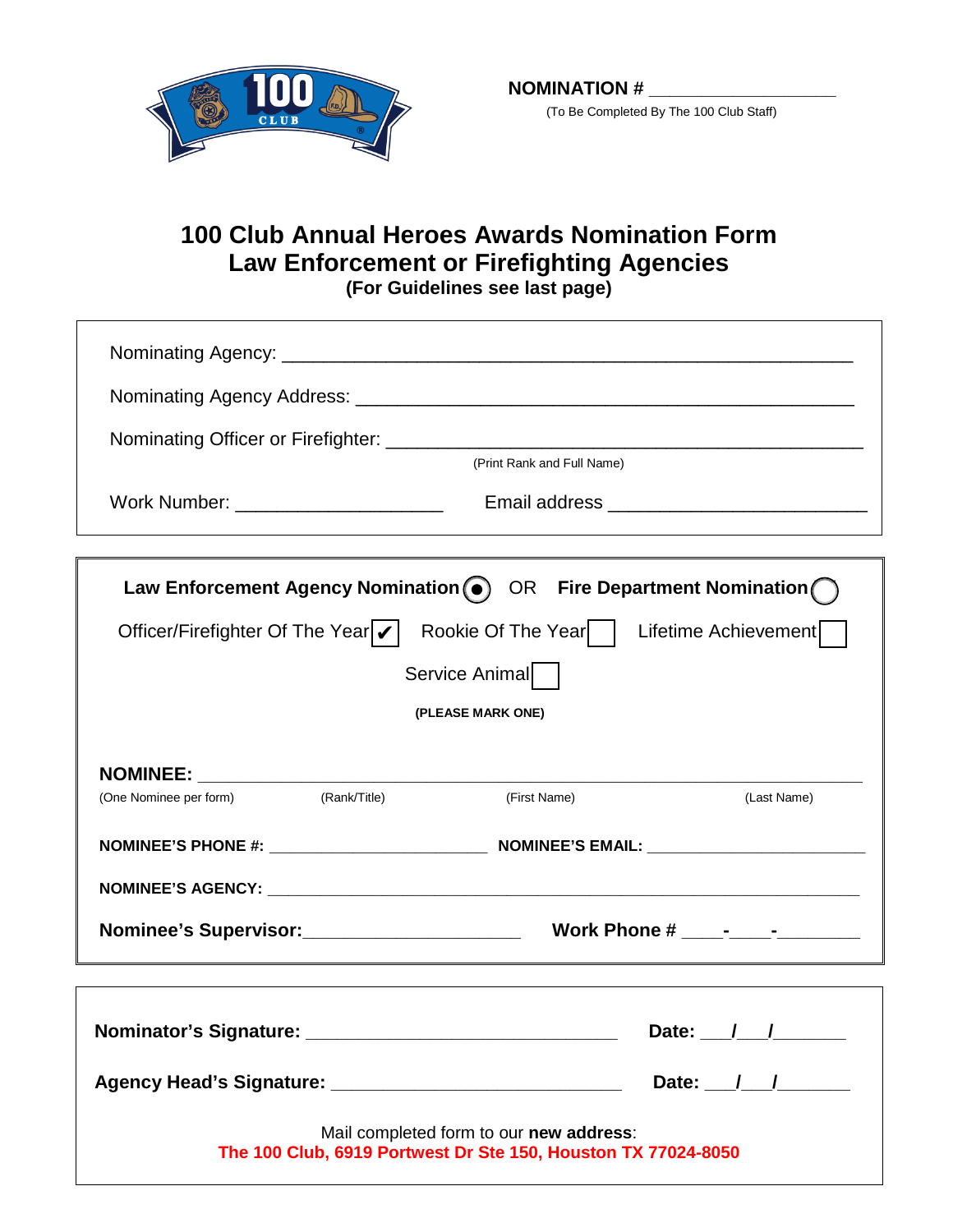## **100 Club Heroes Awards Nomination Form Law Enforcement or Firefighting Agencies**

ATTACH OR WRITE A DETAILED NARRATIVE OF THE INCIDENT SURROUNDING THE NOMINATION. (Only include relative supportive documentation please.)

 $\overline{a}$ 

ATTACH ADDITIONAL PAGES AS NEEDED